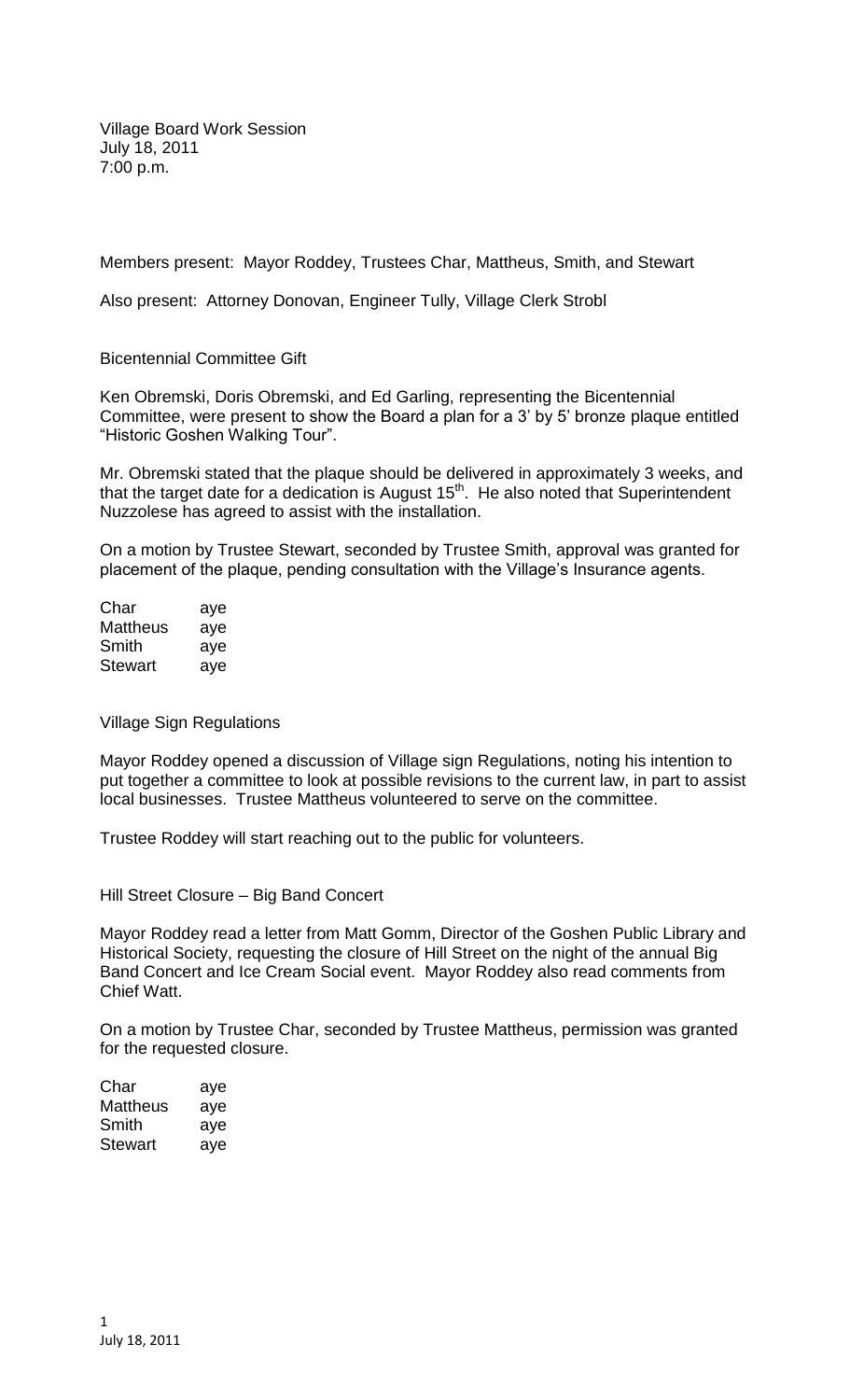## Stockpile Contract

Mayor Roddey gave a background report on recent actions relating to removal of the stockpile.

Mayor Roddey read the following Resolution, which was moved by Trustee Smith, and seconded by Trustee Stewart:

**WHEREAS,** the Village of Goshen, hereinafter the "Village" has heretofore entered into an Agreement with C.J. Nesti Materials, hereinafter "Nesti" for the purpose of disposing of certain material stockpiled on Village owned property as is reflected in a certain Agreement dated December 14, 2010, as amended by a certain addendum dated February 1, 2011, which Agreement and Addendum were heretofore authorized by duly adopted Resolutions of this Board; and

**WHEREAS**, pursuant to the foregoing, Nesti commenced removal of the material stockpiled and delivered said material to the Middlesex County Landfill, hereinafter "MCLF," for use as Alternate Daily Cover, hereinafter "ADC,"; and

**WHEREAS**, Nesti Materials has heretofore removed approximately 71,000 tons of material and delivered same to the MCLF; and

**WHEREAS**, to assist in the disposal of the stockpiled material, the Village of Goshen did enlist the services of Cornerstone Environmental Group, LLC, hereinafter referred to as "Cornerstone"; and

**WHEREAS**, Cornerstone did make, prepare and deliver an estimate to the Village indicating that approximately 78,000 tons of material were stockpiled on site and were in need of disposal; and

**WHEREAS**, Cornerstone now estimates that approximately 50,000 tons of material remain to be disposed of; and

**WHEREAS**, MCLF has stated that it will no longer accept any of the remaining material for use as ADC thereby necessitating the identification of an alternate facility for the disposal of the stockpiled material; and

**WHEREAS** Cornerstone has now identified two alternate locations that will accept the material stockpiled to wit: the Warren County Landfill ("WCLF") and the Hackensack Meadowlands District Commission Landfill ("HMDC"); and

**WHEREAS**, the pricing set forth in the original Agreement between the Village and Nesti, as amended, now requires further amendment to reflect the alternate destinations of the stockpiled material; and

### **NOW**, **THEREFORE**, it is hereby

**RESOLVED**, that the existing contract price of \$70.61 per ton for loading, transportation and reuse of the stockpiled material as well as the existing price of \$96.40 for the loading, transportation and disposal of nonhazardous material is amended to reflect a \$70.00 per ton cost for loading, transportation and disposal plus a \$2.00 per ton surcharge to Nesti for the cost of maintaining its equipment on site for a total cost of \$72.00 per ton for disposal of all nonhazardous material; and it is further

**RESOLVED**, that the Mayor is authorized to affix his signature to the second addendum to the agreement between the Village and C.J. Nesti Materials as is appended to this Resolution.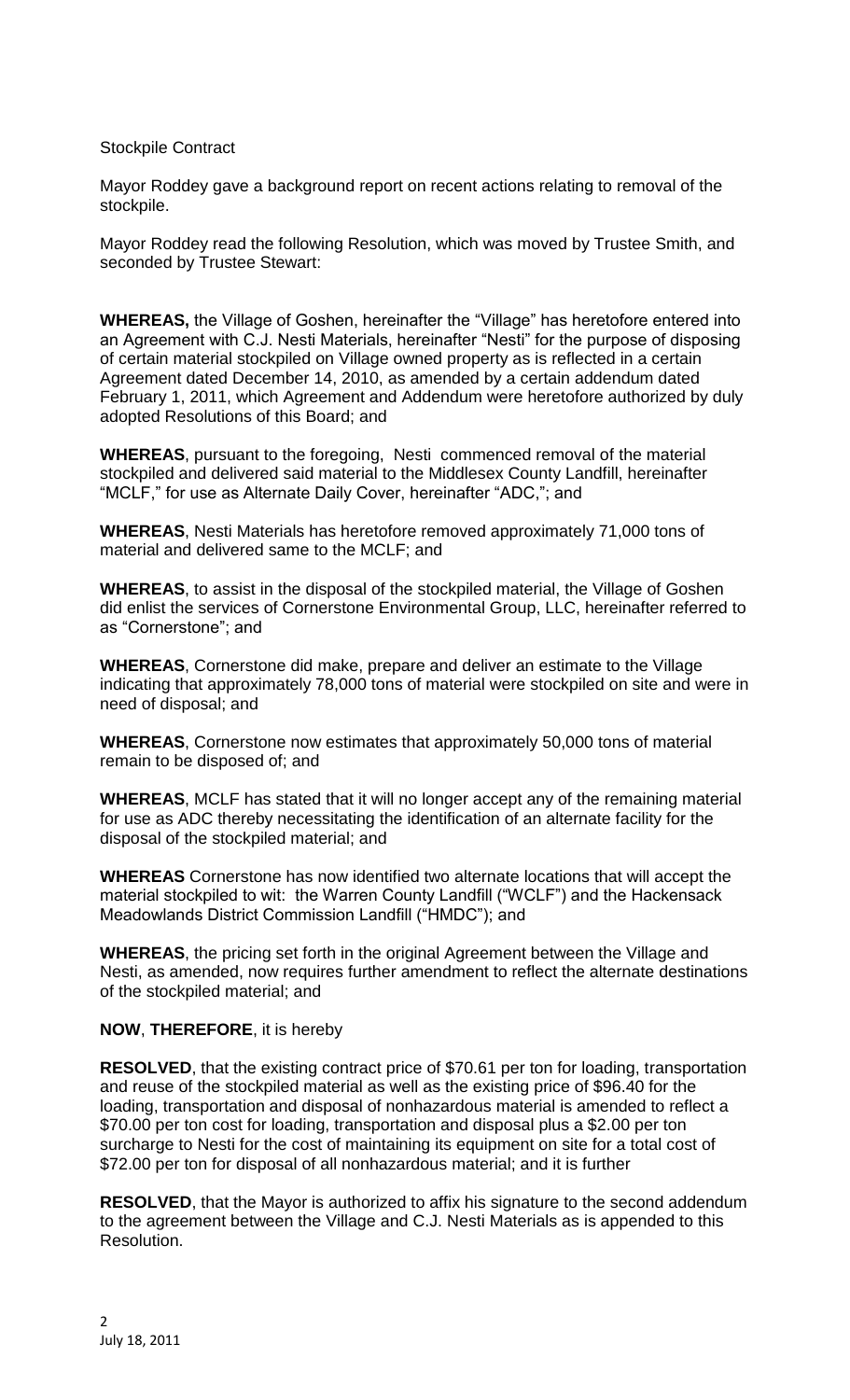### **SECOND ADDENDUM To AGREEMENT**

**WHEREAS**, on December 14, 2010, as amended retroactively on February 1, 2011, an agreement was entered into by and between the Village of Goshen, a duly constituted municipal corporation having offices at Maplewood, 276 Main street, Goshen, New York 10924, hereinafter the "Village," and CJ Nesti Materials, LLC, a duly constituted New Jersey Limited Liability Company having an office for the transaction of business at 32 Monroe Blvd, Monroe Township, New Jersey 08831, hereinafter the "Contractor," for the loading, transport and reuse and/or disposal of stockpiled contaminated debris on the Village's property at 2501 New York Route 17M, Goshen, New York, hereinafter the "Site," which had been excavated from Goshen's former sanitary landfill; and

**WHEREAS**, the stockpiled landfill material contains elevated levels of lead and other contaminants associated with solid waste landfills that require proper management in accordance with New York State Department of Environmental Conservation regulations, 6 NYCRR Part 360, and

**WHEREAS**, time was of the essence to remove the stockpiled material as the office of the New York State Attorney General advised the Village in March, 2009, that it would be subject to an Order on Consent requiring it to expeditiously remove the stockpiled material within a fixed period and subjecting it to daily penalties for delay; and

**WHEREAS**, the Village engaged the services of Cornerstone Environmental Group, LLC, hereinafter, "Cornerstone," to assist the Village to properly manage the stockpiled material and to evaluate a range of potential alternatives for the disposition of the stockpiled contaminated material in view of the immediate need to dispose of said material in accordance with applicable regulations; and

**WHEREAS**, Cornerstone prepared a Work Plan for the Waste Material Stockpile Removal, which concluded that the stockpile contained 78,000 tons of material and recommended the use of specialized work practices during the removal work to protect the liner system and perimeter leachate collection system, and to prevent contaminated storm water runoff and contaminated dust generation; and

**WHEREAS**, Cornerstone also evaluated the cost, feasibility and protectiveness of 11 different alternatives for the disposal of the stockpiled material and concluded that the least expensive and most effective alternative was specialized beneficial reuse of the stockpiled material; and

**WHEREAS,** Cornerstone identified Contractor as having the specialized skill and capability to implement the Work Plan and also to beneficially reuse the stockpiled contaminated material at the Middlesex County New Jersey Landfill, hereinafter the "MCLF;" and

**WHEREAS**, under the terms of the Agreement, the Village agreed to pay Contractor \$6.80 per ton to load all of the stockpiled material, and \$63.81 per ton to transport and reuse all of the stockpiled material at the MCLF, which was \$15 per ton less the other alternatives. The Agreement further provided that if the MCLF rejected any load of stockpiled material for reuse due to contaminant levels, then the Village would pay Contractor a prevailing market rate of \$95.86 per ton to load, transport and dispose of the material at an alternative disposal facility; and

**WHEREAS**, the Agreement specified that approximately 78,000 tons of stockpiled material was estimated to be present at the Work Site that was suitable for reuse at the MCLF, but that Contractor would be responsible to load, transport and reuse and/or dispose all of the stockpiled material at the specified contract rates regardless of the final quantity; and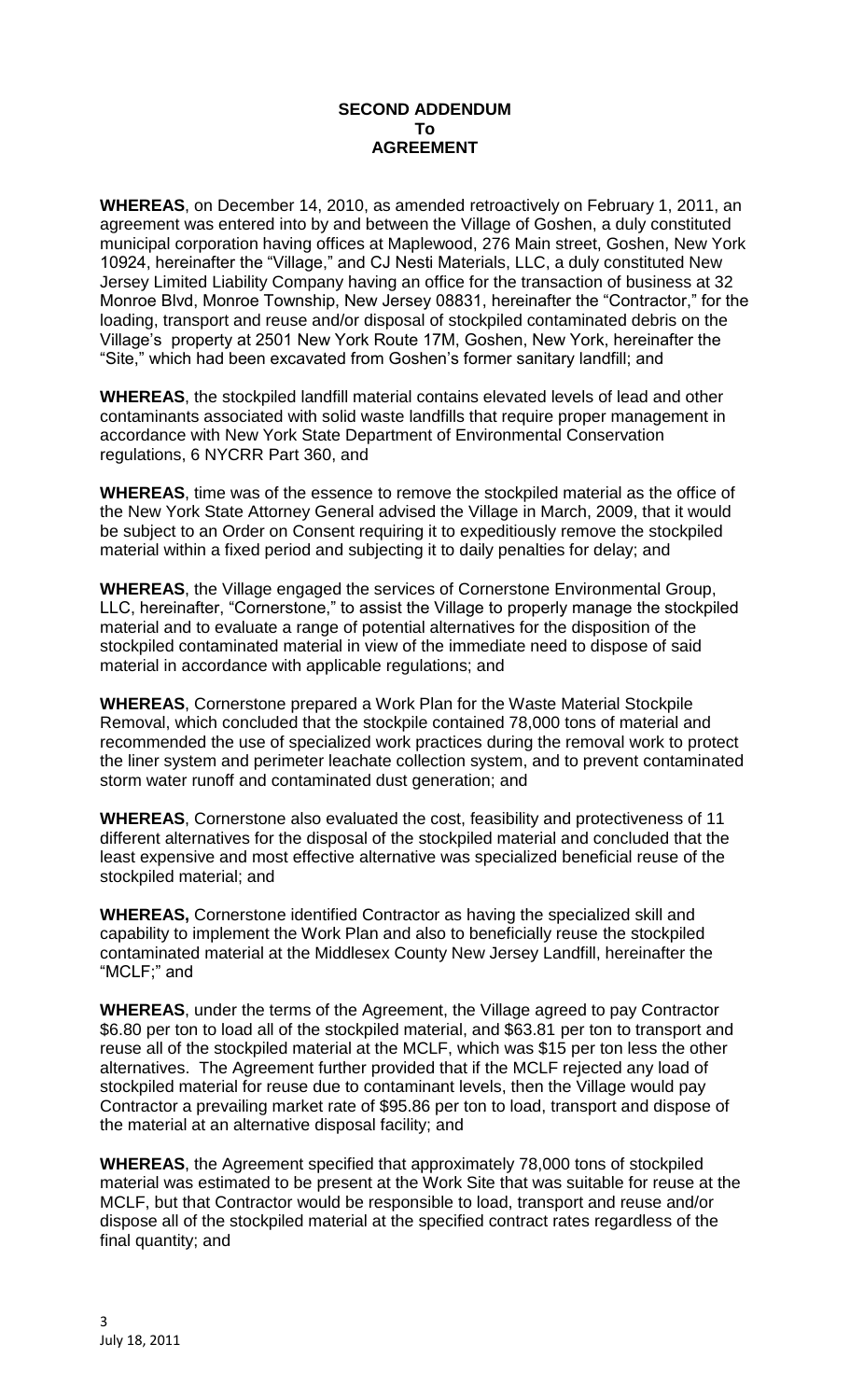**WHEREAS**, from December 14, 2010 to March 14, 2011, Contractor loaded, transported and reused and/or disposed of 71,261 tons of stockpiled material from the Work Site and submitted invoices to the Village totaling \$5,070,685, representing the amount due to Contractor at the specified unit prices under the Agreement; and

**WHEREAS**, on March 14, 2011, Contractor stopped work and issued a Notice of Temporary Work Stoppage and Default, because the Village had failed to pay any of the Contractor's invoices under the terms of the Agreement; and

**WHEREAS**, on April 28, 2011, the Village paid Contractor the entire amount of the outstanding invoices totaling \$5,070,685; and

**WHEREAS**, approximately 50,000 tons of stockpiled material subject to the Agreement is estimated to remain on the Work Site, which material is not acceptable to the MCLF due to its contaminant levels and which therefore is required to be disposed of at an alternative facility; and

**WHEREAS**, since stopping work on March 14, 2011, Contractor has secured the Site and continued to maintain its equipment at the Site in good faith to enable an expeditious resumption of services to load, transport and reuse and/or dispose of the remaining 50,000 tons of stockpiled material, as specified by the Contract; and

**WHEREAS**, in order to dispose of the remaining stockpiled material at a lower cost, the Village has investigated and identified the Warren County Landfill ("WCLF") and the Hackensack Meadowlands District Commission Landfill ("HMDC") as alternative suitable disposal sites that will accept the remaining material at an overall cost that is less than the \$95.86 per ton (loading, transportation, and disposal) specified in the Agreement; and

**WHEREAS**, the Village now desires to amend the Agreement to reduce the specified contract price; and

**NOW THEREFORE,** in consideration of the foregoing, the parties hereto agree as follows:

- 1. Paragraph 2 of the Contract is amended as follows:
	- Contractor will load, transport and reuse and/or dispose of all nonhazardous (as determined by applicable laboratory analysis) remaining stockpiled material to either WCLF or HMDC at \$70.00/ton, plus a surcharge of \$2/ton to reimburse the Contractor for cost of maintaining its equipment at the Site and other costs since March 14, 2011.
	- If either WCLF or HMDC refuse to accept any of the remaining material, Contractor shall have the right to select an alternative facility to take the material provided it is acceptable to the Village, in which case the parties will renegotiate pricing expeditiously and in good faith.

2. All other terms and provisions of the Contract not modified by the changes hereinabove shall remain in full force and effect.

IN WITNESS WHEREOF, the parties have entered into this agreement as of the date set forth above.